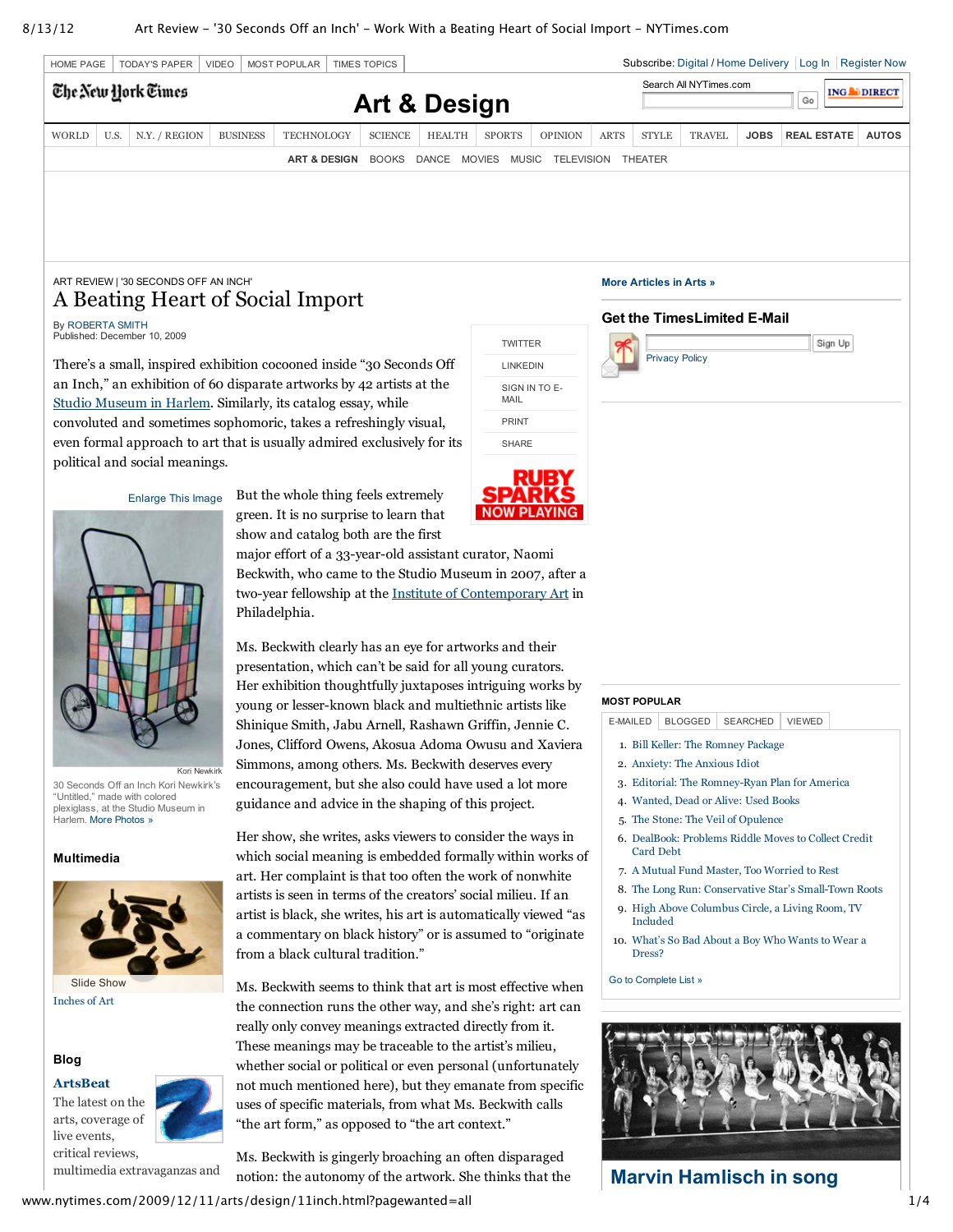8/13/12 Art Review ‑ '30 Seconds Off an Inch' ‑ Work With a Beating Heart of Social Import ‑ NYTimes.com

much more. Join the discussion.

More Arts News

Enlarge This Image



Courtesy of the Studio Museum in Harlem Rashid Johnson's "Death is Golden," right. More Photos >

artists in "30 Seconds" achieve this autonomy by combining the tactics of two related tendencies. One is the postwar avant-garde of Fluxus, Gutai, Arte Povera and Brazilian  $N$ eo-Concretism  $-$  with their emphasis on everyday materials, language, performance and ephemera. The other is the more purely idea-oriented Conceptual Art of the late 1960s and early '70s, including, she is careful to point out in the catalog, "experimental work by black artists."

This idea seems credible enough at first, but becomes more myopic and exclusionary as Ms. Beckwith tries to nail it down. She also overlooks two recent shows related to hers: "Double Consciousness: Black Conceptual Art Since 1970" at the Contemporary Art Museum in Houston in 2005, and

the excellent "L.A. Object & David Hammons Body Prints," an exhibition at the Jack Tilton Gallery in 2006, about West Coast assemblage, its use by black artists like John Outterbridge (who is in the Studio Museum show) and its effect on the early work of David Hammons (also here), an elusive eminence of contemporary art.

Despite the historic scope of the Studio Museum show, only four works date from before 2000, and three of those are by Mr. Hammons. History is a tantalizing perfume. (For example, there is the coincidence of little-known sculptures by Mr. Hammons and Chris Ofili, from 1978 and 1993, respectively, that consist primarily of varnished clumps of elephant dung.) But other influential older black artists — Mr. Outterbridge, Charles Gaines and Maren Hassinger — are represented by recent work, which doesn't seem quite fair, while Senga Nengudi is mentioned in the catalog but absent from the exhibition.

Another problem is familiarity: there are too many of the usual suspects who populate shows devoted to work by nonwhite artists. They include, I'm afraid, Mr. Hammons and Mr. Ofili, as well as Glenn Ligon, Nari Ward, Gary Simmons and William Pope.L. They may contribute to the show and its thesis, yet their presence also feels automatic, even tired.

The prevailing aesthetic here is a kind of Conceptual assemblage that is widely practiced by artists of all ethnic backgrounds these days. Is there a particular way that nonwhite artists use materials to communicate social and racial concerns among other meanings? Many works here make that case, to varying degrees, often with a little help from their titles, but meanings and references vary widely.

The range is especially clear in the show's most inspired moment, a display of three works in a downstairs gallery. Kori Newkirk's "Untitled" is a wire shopping-cart inset with squares of brightly colored plexiglass; the stained-glass effect turns it into a radiant, perambulating article of faith. But its impoverishment and improvised, beautifying ingenuity have more to do with class than race. Rashid Johnson exercises a similar economy in a large swath of paper spray-painted with the word "Death" in big gold letters, directing some deft Conceptual wordplay in a different direction. The work's title is "Death Is Golden," a transposition that takes the mind from "silence is golden" to "silence equals death," the 1980s rallying cry of AIDS activism. Demetrius Oliver's "Asterism" circles obliquely back to race. It consists of a soft-sided black suitcase filled with big chunks of high-luster anthracite coal and large, clear light bulbs. An asterism can be a constellation of stars, the starlike gleams of certain minerals or a group of asterisks — which are, if you think about it, black stars.

Everything else here falls more or less within the parameters loosely described by these three works. Mr. Outterbridge's "Portrait of Willie" gets right to the point, brilliantly extracting multiple yet focused meanings from detritus. His strands of rusted iron washers and a small bouquet of dreadlocks conjure African art, a demeaned black stereotype (perhaps Willie Horton) and the breastplate of a revered warrior.

Leslie Hewitt's "Untitled (Resist, Resist, Resist)" places two identical dark gray books with

ALSO IN THEATER » Marvin Hamlisch, the pro's pro Angry Romans occupy Ludlow Street

# nytimes.com

**THEATER** 



Ads by Google **business** what's this?

# **Brain Training Games**

Improve memory and attention with scientific brain games. www.lumosity.com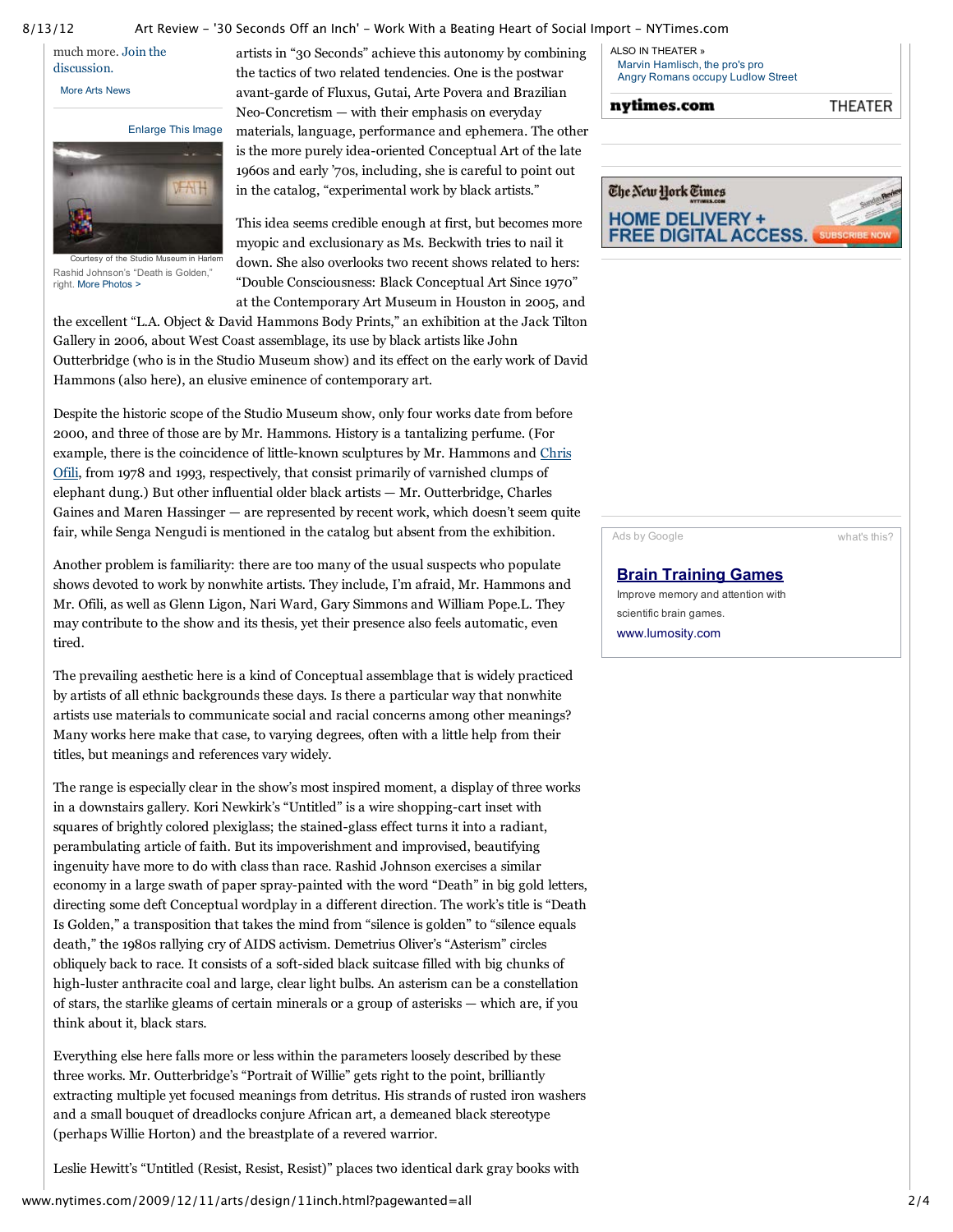8/13/12 Art Review ‑ '30 Seconds Off an Inch' ‑ Work With a Beating Heart of Social Import ‑ NYTimes.com

cast concrete pages askew on a larger white book. It suggests blacks united against whites but also a fusion of Malevich's Suprematist paintings of black-and-white squares, landmarks of early Modernism that were also a form of artistic resistance.

One of the most quietly poignant works is Edgar Arceneaux's untitled black-and-white photograph of a little metal grid sculpture placed on an outdoor chess board in a desolate playground, which resonates between life and art, imagination and deprivation, playful and oppressive geometries. And Michael Queenland's brilliant "Untitled (Black Balloon Rock)" — nothing more than a dozen small smooth stones each inserted in a black balloon — is a visceral batch of contradictions: earth and air, indestructible and fragile, bodily organs and excrement and skin.

I leave to you the equally rich contradictions of Nicole Miller's awkward, unsettling video "The Conductor," in which a black man conducts an invisible orchestra without using his arms, which means mostly through facial expressions. The result evokes minstrelsy, silent movies, race relations and an almost frightening array of human emotions. Lasting only about seven minutes, it feels too long, which is part of the point.

The show's opaque title comes from an old interview with Mr. Hammons in which he said that objects and structures built by white people have a telltale "neatness." In those built by blacks, he said, "everything is a 32nd of an inch off." It's a preposterous generalization, and not just because the measurement in question is so minute. But Ms. Beckwith recycles it, with adjustments, into a title that requires explanation and context — something that she seemed determined to avoid in the artworks she selected for her flawed but promising exhibition.

*"30 Seconds Off an Inch" continues through March 14 at the Studio Museum in Harlem, 144 West 125th Street; (212) 864-4500, studiomuseum.org.*

A version of this article appeared in print on December 11, 2009, on **More Articles in Arts »** page C29 of the New York edition.





Ads by Google what's this?

**Jeff Koons**

Jeff Koons is represented by Gagosian Gallery

www.gagosian.com

# **Related Searches**

Outterbridge, John **Get E-Mail Alerts**

Hammons, David **Get E-Mail Alerts**

OPINION »

Has the U.S. Overlooked

Authorities focus on

the Sikh temple shooting?

# **INSIDE NYTIMES.COM**

## N.Y. / REGION »





Lure of Nocturnal Creatures Sylvia Nasar: By the Book

www.nytimes.com/2009/12/11/arts/design/11inch.html?pagewanted=all 3/4



High Above Columbus





Argentina Offers Its Aging



Letters: Rewards and

OPINION »